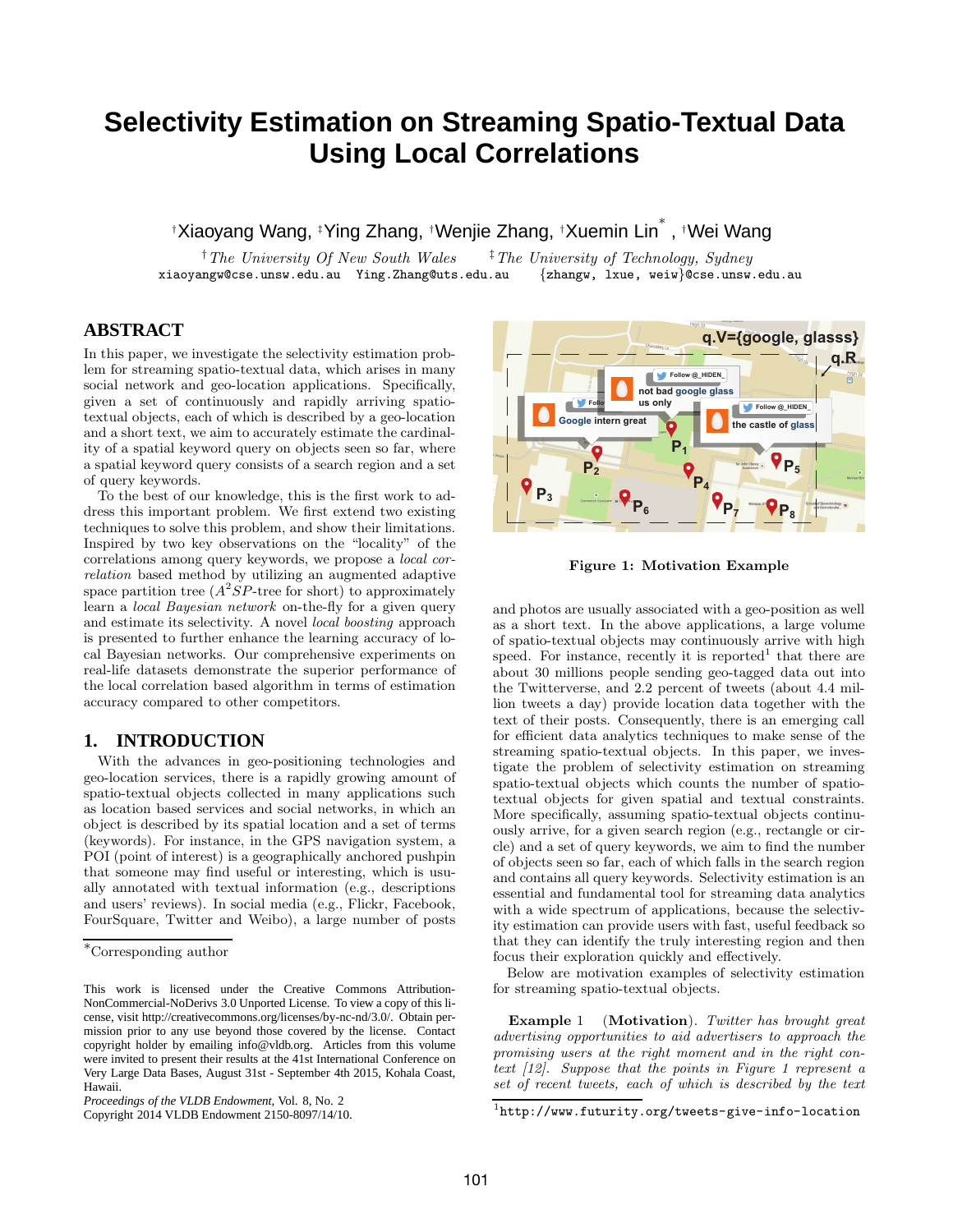of the post and the sender's location. Then a sales manager may decide if it is cost-effective to advertise their products in a particular region by SMS broadcast service or on-site promotion. For instance, it will be a positive sign to setup an on-campus promotion for google glass if many posts in the University contain both keywords "glass" and "google". Similarly, a social researcher may find out the degree of the concerns of some social events in a particular region. For example, she may count the number of posts containing both keywords "batman" and "leukemia" for the Batkid event at San Francisco where a 5-year-old boy with leukemia got wish to be Batman for a day. Similar example goes to the keywords "election" and "Obama" for the US election.

Challenges. The main challenges of the selectivity estimation on streaming spatio-textual objects lie in the following three aspects. Firstly, the massive spatio-textual objects continuously arrive at a rapid rate in many applications. Given a memory budget, we need to effectively build a concise summary to support selectivity estimation with high accuracy and low query latency. Secondly, it is challenging for the summary to support both spatial and keyword constraints, as existing methods can only handle one type of the constraints. Thirdly, query keywords typically have correlations among them in complex manners, yet it is unrealistic to capture the correlations among all keywords appearing in the data due to the sheer amount of distinct number of keywords.

As a result, to the best of our knowledge, none of the traditional selectivity estimation techniques is applicable to the problem studied in the paper, as they need off-line computation of the summaries, or they cannot efficiently support selectivity estimation on data with a large number of attributes (i.e., keywords) as well as geo-locations. As shown in Section 3, two categories of techniques can be extended to support the selectivity estimation problem are spatial stream range counting (RC for short) estimators (e.g., [14, 9]) and distinct values (DVs for short) estimators (e.g., [3, 10, 18]). However, according to our theoretical analysis and empirical study, both approaches have their inherent limitations. Assuming a RC estimator is constructed for each individual query keyword, we can come up with the selectivity estimation algorithm, denoted by RC-E, with independence assumption of the query keywords. However, our empirical study shows that the accuracy of this approach is unsatisfactory even correlations among query keywords are available. On the other hand, DVs estimator based techniques for multi-set operations can be employed, since the selectivity estimation of spatial keyword query can be regarded as the problem of estimating multi-set intersection where each query keyword is associated with a set of objects within the search region. Nevertheless, the algorithm directly applying DVs estimator, denoted by DVs-E, suffers from two drawbacks. Firstly, DVs estimators need a fairly large number of samples to achieve a decent accuracy. Unfortunately, in our study the number of samples which survives both spatial and keyword constraints may be rather small, and hence leads to unreliable estimates. Secondly, when there is only one query keyword, the performance of DVs-E is much poorer than that of RC-E. This is not surprising because RC estimators are dedicated summaries to support selectivity estimation for range search.

Motivated by the limitations of the above methods, we aim to develop a novel technique for the problem of selectivity estimation on streaming spatio-textual objects. In a nutshell, we exploit the "locality" of probabilistic influence among the keywords of the streaming spatio-textual objects and derive the cardinality of the spatial keyword query based on local correlations among query keywords, i.e., correlations obtained from objects within the search region. Regarding local correlations, we have two key observations in this paper. Given a search region, the local correlation of two keywords may arbitrarily deviate from their corresponding global correlation, i.e., the correlations of terms regarding all objects. For example, "batman" and "leukemia" may have little global correlation, but exhibit strong local correlation in San Francisco. Consequently, we learn the local correlations of the query keywords on-the-fly based on the objects within the search region, which is captured by the popular Bayesian networks model in this paper. The other important observation is that local correlations are typically well preserved if we enlarge the search region appropriately. For example, the local correlation between the two identical keywords will be still strong in California, or even USA. This leads to our novel local boosting approach which significantly improves the learning accuracy of the local correlations as it overcomes the data sparsity issue. To effectively support the local correlation based selectivity estimation, we propose an augmented adaptive space partition tree, namely  $A^2SP$ -tree, by integrating the strengths of RC estimator and DVs estimator.

Contributions. Our principle contributions of this paper are summarized as follows.

- This is the first work to systematically study the problem of selectivity estimation for streaming spatio-textual objects against spatial keyword queries, which is an essential tool for streaming data analytics in a wide spectrum of applications.
- We develop two baseline algorithms, namely RC-E and DVs-E, by extending RC estimator and DVs estimator techniques, respectively. Key observations and insights about the limitations of two approaches are reported through theoretical analysis and empirical study.
- We advocate a new computing paradigm using local correlations among the query keywords. An augmented adaptive space partition tree structure  $(A^2SP\text{-tree for short}),$ is introduced to incorporate the strengths of RC estimator and DVs estimator techniques. We develop local correlation based algorithm, namely BN-E, to learn local correlations among query keywords on-the-fly based on a local Bayesian network and derive the selectivity estimation. A novel local boosting approach is proposed to enhance the estimate accuracy.
- We extend our techniques to support sliding window model and boolean spatial keyword query.
- Comprehensive experiments on real-life datasets demonstrate superior performance of the proposed local correlation based algorithm.

Organization of the paper. The rest of the paper is organized as follows. Section 2 gives the problem definition, briefly surveys the most related work and necessary techniques. Section 3 proposes our first two algorithms by extending existing techniques. Section 4 presents our third algorithm which captures local correlation effectively and efficiently. Several extensions are discussed in Section 5. The experimental results are reported and analyzed in Section 6. We conclude the paper in Section 7.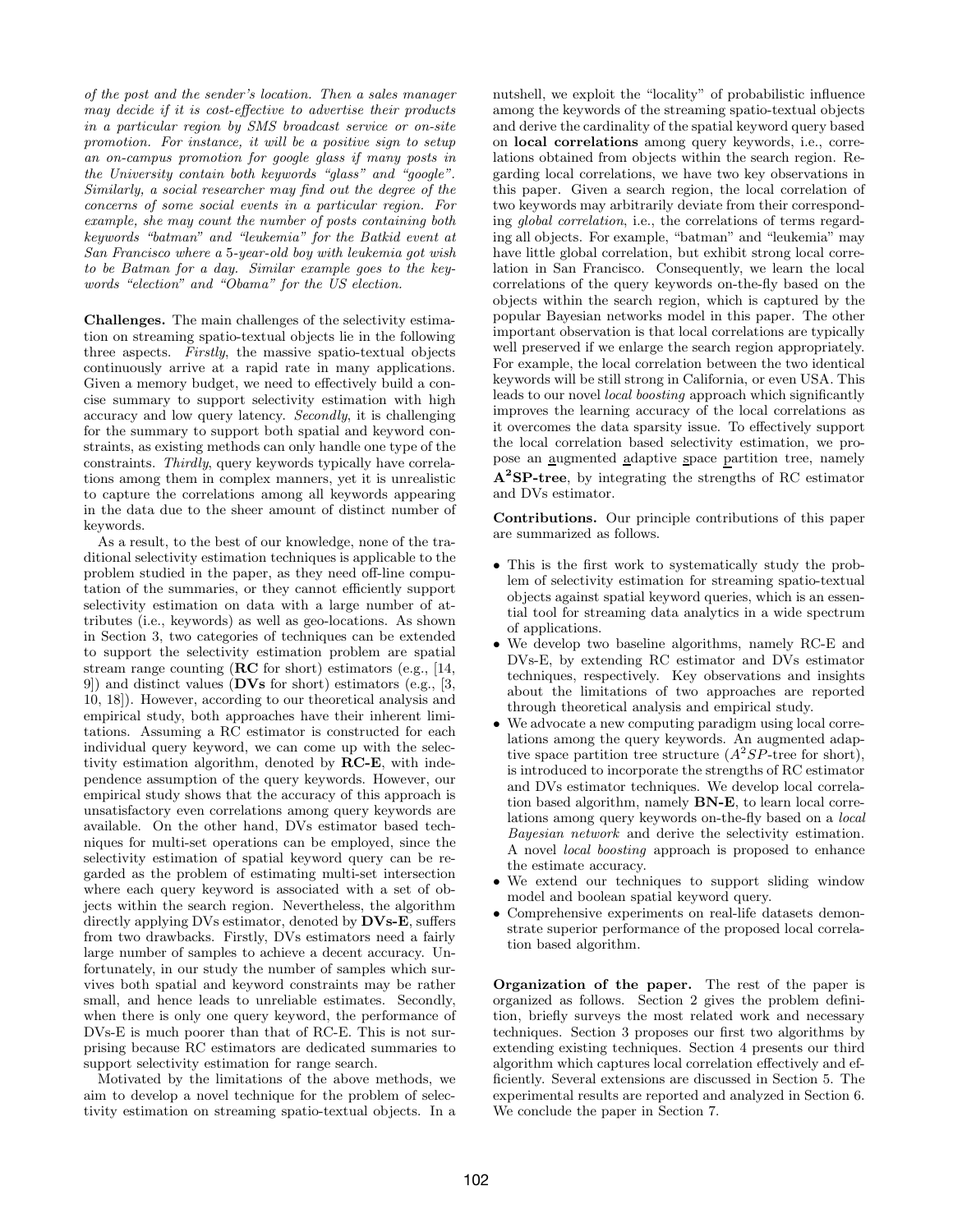# **2. BACKGROUND**

In this section, we first formally define the problem of selectivity estimation on steaming spatio-textual data. Then we introduce the related existing work as well as the key techniques employed in the paper. Table 1 summarizes the notations frequently used throughout the paper.

| Notation                                                                 | Meaning                                         |  |  |
|--------------------------------------------------------------------------|-------------------------------------------------|--|--|
| $\frac{o, p}{\mathcal{D}}$                                               | spatio-textual object                           |  |  |
|                                                                          | a stream of spatio-textual objects              |  |  |
| ν                                                                        | the vocabulary of terms (keywords)              |  |  |
|                                                                          | domain of 2-dimensional space $[0, J]^2$        |  |  |
| q                                                                        | a spatial keyword query                         |  |  |
| q.R                                                                      | query region of $q$                             |  |  |
| $t, t_i, t_j$                                                            | a term (keyword)                                |  |  |
| $\mathcal{D}(t)$                                                         | objects in $D$ contain term $t$                 |  |  |
| $o.\mathcal{V}(q.\mathcal{V})$                                           | terms (keywords) of $o(q)$                      |  |  |
| $\overline{n}$                                                           | the number of objects in $\mathcal D$           |  |  |
| $n_i$                                                                    | the number of objects with term $t_i$           |  |  |
| m                                                                        | the number of query keywords                    |  |  |
| $A(\hat{A})$                                                             | selectivity of $q$ (estimation of $A$ )         |  |  |
| KMV synopses (KMV synopses w.r.t $t_i$ )<br>$\mathcal{L}(\mathcal{L}_i)$ |                                                 |  |  |
| $\mathcal{T}\left(\mathcal{T}_i\right)$                                  | $ASP$ -tree $(ASP$ -tree w.r.t $t_i)$           |  |  |
| ß                                                                        | a Bayesian network                              |  |  |
| $T_i, X_i$                                                               | binary random variable w.r.t term $t_i$         |  |  |
| $\mathcal{X}$                                                            | a set of random variables                       |  |  |
| $P_{\mathcal{B}}(X_i Pa(X_i))$                                           | CPD of a random variable $X_i$ in $\mathcal{B}$ |  |  |
| $P_{\mathcal{B}}(\mathcal{X}=1)$                                         | the probability that X equals 1 in $\beta$      |  |  |

Table 1: The Summary of Notations

### **2.1 Problem Definition**

In this paper, a spatio-textual object  $o$  is described by a spatial point in a 2-dimensional space  $[0, J]^2$  and a set of terms (aka., keywords) from the vocabulary  $\mathcal V$ , denoted by o.loc and  $o.\mathcal{V}$ , respectively. A spatial keyword query q, consisting of a region  $q.R$  and a set of query keywords  $q.V$ , retrieves all objects that fall in the region  $q.R$  and contain all the query keywords, i.e.,  $o.\text{loc} \in q.R$  and  $o.\mathcal{V} \supseteq q.\mathcal{V}$ . Note that we discuss how to extend our techniques to support arbitrary boolean spatial keyword query in Section 5, in which conjunctions (ANDs), disjunctions (ORs) and negations (NOTs) are considered. In this paper, we aim to maintain a summary of the streaming spatio-textual objects to estimate the selectivity of spatial keyword queries. Following is the formal definition of the problem.

Problem Statement. We investigate the problem of continuously maintaining a summary  $S$  within a space budget of  $B$  over a stream of spatio-textual objects  $D$  such that, at any time,  $S$  can be used to approximate the selectivity of the spatial keyword queries. The aim is to achieve high estimation accuracy under the given memory budget.

In this paper hereafter, whenever there is no ambiguity, "spatio-textual object" is abbreviated to "object" and  $\mathcal D$ represents the streaming objects seen so far when a query  $q$ is issued. We use  $A$  to denote the cardinality of the query  $q$ while  $\hat{A}$  is an estimation of A. n and m represent the number of objects in  $D$  and the number of query keywords, respectively. We might use "term" and "keyword" interchangeably for better understanding of the paper.

### **2.2 Related Work**

To the best of our knowledge, there is no existing work on the selectivity estimation of spatial keyword search on

streaming spatio-textual objects. In this subsection, we review two important categories of works that are closely related to the problem studied in this paper.

#### *2.2.1 Searching and Mining Spatio-Textual Data*

The study of spatial keyword search and mining has attracted a great attention from the commercial organizations and research communities due to an ever-increasing amount of spatio-textual objects in many emerging applications. One of the most representative queries is the spatial keyword search which aims to find a set of spatio-textual objects based on the spatial proximity and query keywords constraints (e.g., [24, 6]). There are many important variants in the literature with different focuses such as the spatial keyword ranking query (e.g., [25]) and collective spatial keyword search (e.g., [17]). Recently, many works have been dedicated to make sense of streaming spatio-textual objects, especially the microblogs with geo-locations, including localized event detection [1], twitter advertising [12], geocorrelated information trends detection [4], frequent spatiotemporal term queries [21], spatio-textual object filtering [5, 16], etc. However, none of the existing work investigates the problem of selectivity estimation on streaming spatiotextual data.

#### *2.2.2 Selectivity Estimation*

The problem of selectivity estimation has been extensively studied for a large variety of queries such as range queries (e.g., [20, 15, 22, 14, 9]), boolean queries (e.g., [7]), relational join (e.g., [23]), spatial join (e.g.,[11]) and set intersection (e.g., [18]). Nevertheless, many of the techniques developed in the above work need off-line computation of the data summaries or are sensitive to the dimensionality of the data, and hence cannot be adopted to the problem of selectivity estimation for streaming spatio-textual objects because of the rapid arriving speed of massive objects and the large number of distinct terms. Moreover, most of the existing works do not consider the locations of the objects.

Nevertheless, as shown in Section 3, two categories of techniques can be naturally extended to tackle the problem studied in this paper. The existing techniques on range counting for steaming spatial data (e.g., [14, 9]) can approximate the number of objects within a search region, and hence are extended to support selectivity estimation of spatial keyword search with independence assumption in Section 3.1. Since DVs estimators (e.g., KMV [3], bottom-k [10, 18], and minhash [18]) can effectively support size estimation for multiset operations (e.g., union and intersection), they are widely used for the problems of size estimation under different contexts  $(e.g., [7, 13, 27])$ . In Section 3.2, we also show how to extend DVs estimator technique to the problem studied in this paper.

### **2.3 Preliminaries**

In this subsection, we introduce three important techniques employed in this paper.

### *2.3.1 Adaptive Space Partition (ASP) Tree*

In [14], Hershberger *et al.* propose the adaptive spatial partition tree (ASP-tree), denoted by  $\mathcal{T}$ , assuming the points of the stream  $\mathcal D$  are located in a 2-dimensional  $[0, J]^2$ . As shown in Figure 2, the ASP-tree is a 4-ary compressed version of the standard quadtree tree with maximal height log(J). Each node  $e \in \mathcal{T}$  is associated with a cell and a counter, denoted by e.c and e.v, respectively. Each point will be counted by exactly one node, i.e.,  $\sum_{e \in \mathcal{T}} e.v = n$ . A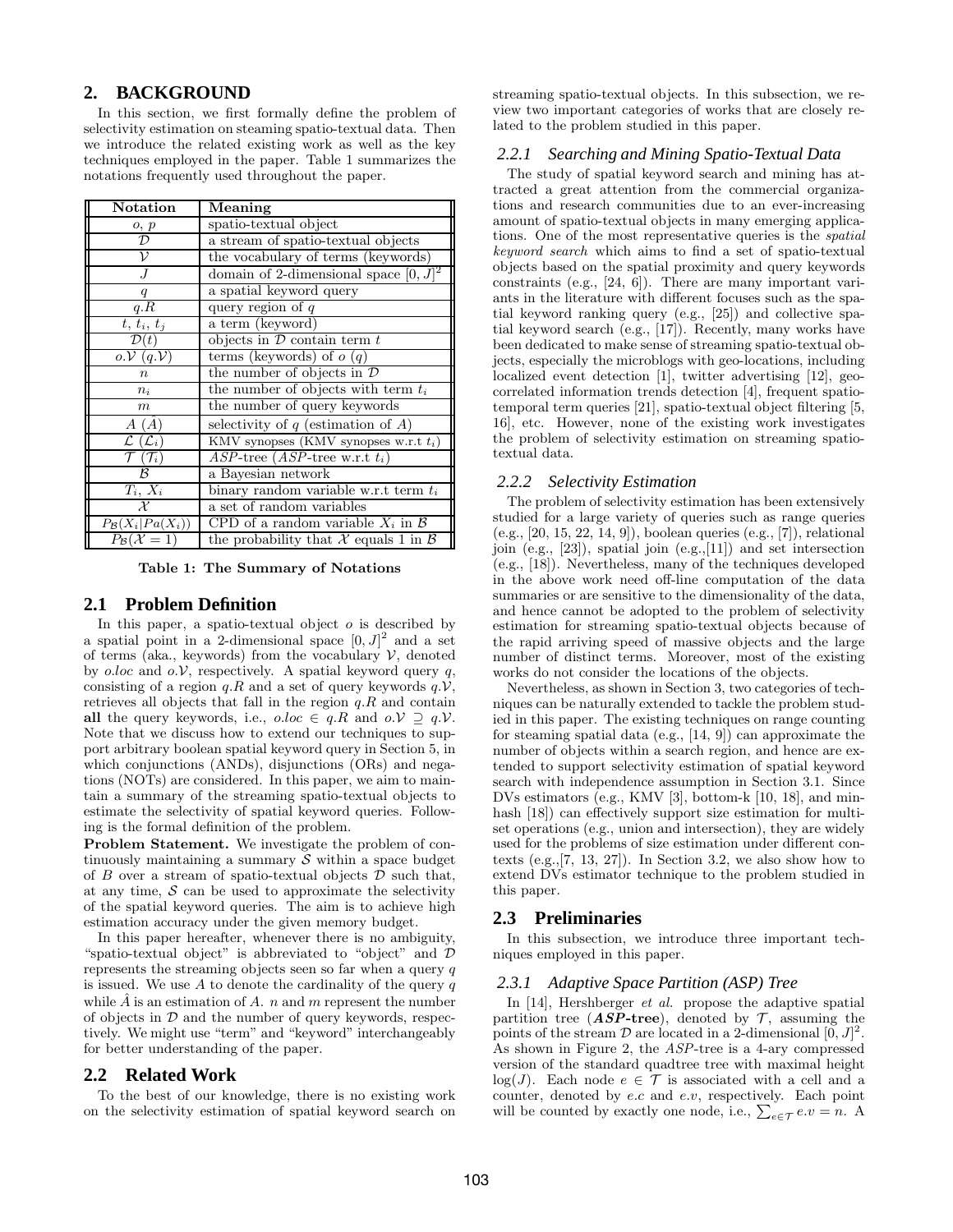split threshold  $\alpha$  ( $0 \leq \alpha \leq 1$ ) is employed to control the size of the ASP-tree, so that a node can count at most  $\alpha \times n$ points if it is not a unit (minimal solution) cell. ASP-tree can adapt to the changes in the distribution of the stream by dynamically splitting and merging cells so that high density regions have fine cell subdivisions while a rougher subdivision is sufficient for low density regions. Given  $\alpha$ , it is shown in [14] that the tree size is at most  $\mathcal{O}(\frac{1}{\alpha})$  with amortized update time  $\mathcal{O}(\log(\frac{1}{\alpha}))$ .

Same as the standard quadtree, given a search region R , the number of points within R can be estimated by  $\sum_{e \in \mathcal{T}} n.v \times \frac{Area(e.c) \cap R}{Area(e.c)}$ , where  $Area(R)$  denotes the area of a region  $R$ . Note that a more sophisticated  $ASP$ -tree structure with a  $\log(J^2)$  factor increase in space is proposed in [14] to achieve  $\epsilon$  relative error guarantee for axis-aligned range query with space  $\mathcal{O}(\frac{n}{\epsilon s} \log(J^3))$ , where s represents the number of objects within  $R$ . Nevertheless, we adopt the standard version in this paper, since it is more space efficient and can consistently achieve good performance for 2-dimensional data in practice.



### *2.3.2 KMV Synopses*

The  $k$  minimal values  $(KMV)$  technique is first proposed by Bar-Yossef et al. in [2] to estimate the number of distinct values in a data stream. Suppose  $h$  is a pair-wise independent hash function which randomly maps the values onto the range [0, 1] and  $h(v_i) \neq h(v_j)$  for any two different values  $v_i$ and  $v_i$ . A KMV synopses of a set  $\mathcal D$  of values, denoted by  $\mathcal{L}_{\mathcal{D}}$ , keeps k smallest hash values of the elements in  $\mathcal{D}$ . Then the number of distinct values in  $D$ , denoted by  $\hat{D}$ , can be estimated by  $\hat{D} = \frac{k}{\mathcal{L}^{(k)}}$  where  $\mathcal{L}^{(k)}$  is k-th smallest hash value. In  $[3]$ , Bayer *et al.* systematically investigate the problem of distinct value estimation under multi-set operations. They show that  $\frac{k-1}{\mathcal{L}^{(k)}}$  is an unbiased estimator of  $\hat{D}$ , which is used for multi-set operations as follows.

Union Operation: Consider two sets  $A$  and  $B$ , with corresponding KMV synopses  $\mathcal{L}_\mathcal{A}$  and  $\mathcal{L}_\mathcal{B}$  of size  $k_A$  and  $k_B$ , respectively. In this paper, we use  $\cup_m$  (  $\cap_m$  ) to denote the union (intersect) operation which removes the duplicate values. In [3],  $\mathcal{L}_{\mathcal{A}} \oplus \mathcal{L}_{\mathcal{B}}$  is used to denote the set comprising the k smallest distinct hash values in  $\mathcal{L}_{\mathcal{A}} \cup_{m} \mathcal{L}_{\mathcal{B}}$  where  $k = min(k_A, k_B)$ . Then  $\mathcal{L} = \mathcal{L}_{\mathcal{A}} \oplus \mathcal{L}_{\mathcal{B}}$  is the KMV synopses of  $A \cup B$ . The number of distinct values in  $A \cup B$ , denoted by  $D_{\cup}$ , can be estimated as follows.

$$
\hat{D}_{\cup} = \frac{k-1}{\mathcal{L}^{(k)}}\tag{1}
$$

Intersection Operation: Same as the union operation, we use the KMV synopses  $\mathcal{L} = \mathcal{L}_A \oplus \mathcal{L}_B$  where  $k = min(L_A,$  $L_B$ ). Let  $K_{\cap}$  denote the number of common distinct hash values in  $\mathcal L$  regarding  $\mathcal L_A$  and  $\mathcal L_B$ , i.e.,  $K_{\cap} = |\{v \in \mathcal L :$   $v \in \mathcal{L}_{\mathcal{A}} \cap_{m} \mathcal{L}_{\mathcal{B}}$ . We can estimate the number of distinct values in  $\mathcal{A} \cap \mathcal{B}$ , denoted by  $D_{\cap}$ , as follows.

$$
\hat{D}_{\cap} = \frac{K_{\cap}}{k} \times \frac{k-1}{\mathcal{L}^{(k)}} \tag{2}
$$

As shown in [3], Equation 1 and 2 can be easily applied to multi-set operations where  $\mathcal{L} = \mathcal{L}_{A_1} \oplus \dots \mathcal{L}_{A_m}$  and  $k =$  $min(k_{A_1},\ldots,k_{A_m}).$ 

# *2.3.3 Bayesian Networks (BNs)*

In recent years, probabilistic graphical models have been widely used in the literature to capture the *conditional* independence among attributes in the distribution, and hence allow us to specify the joint distributions over high dimensional space compactly. Like many selectivity estimation algorithms (e.g., [23]), we adopt the Bayesian network (BN), denoted by  $\mathcal{B}(\mathcal{G}, \mathcal{P})$ , which consists of two components: a network structure  $\mathcal G$  and model parameters  $\mathcal P$ . Specifically, the network structure G is a directed acyclic graph  $\mathcal{G}(\mathcal{V}, \mathcal{E})$ where each vertex  $X \in \mathcal{V}$  represents a random variable X and an edge  $X_i \to X_j \in \mathcal{E}$  denotes that the value of  $X_j$  is (stochastically) influenced by the value of  $X_i$ . Let  $Pa(X)$ denote the parent vertices of  $X$  in  $\mathcal{G}, X$  is dependent on the random variables in  $Pa(X)$ , but conditional independent of the random variables in non-descendant vertices, i.e., vertices which are not reachable by  $X$  following the edges in  $G$ . The model parameters  $(\mathcal{P})$  describe the statistical relationship between each vertex and its parents. A conditional probability distribution (CPD)  $P_{\mathcal{B}}(X_i|Pa(X_i))$  is calculated for each random variable  $X_i$  in  $G$  which describes the distribution of  $X_i$  for any given possible assignment of it parents. We say X is an **independent vertex** if  $Pa(X) = \emptyset$ , otherwise  $X$  is a dependent vertex. Informally, the correlations among the attributes are captured by the conditional probability distributions of the dependent vertices, i.e.,  $\{P_{\mathcal{B}}(X_i|Pa(X_i))\}$  where  $Pa(X_i) \neq \emptyset$ . For presentation simplicity,  $P_{\mathcal{B}}(X)$  is abbreviated to  $P(X)$  whenever there is no ambiguity.

Given a Bayesian network  $\beta$ , we can derive the joint probability distribution of a set of random variables based on the chain rule; that is,

$$
P_{\mathcal{B}}(X_1, ..., X_m) = \prod_{i=1}^{m} P_{\mathcal{B}}(X_i | Pa(X_i))
$$
 (3)

Consequently, the selectivity of a given query can be estimated based on the BN inference techniques [23].

# **3. RC AND DVs BASED ESTIMATORS**

In this section, we present two algorithms based on RC estimator techniques and DVs estimator techniques, respectively. Specifically, Section 3.1 adopts the ASP-tree [14] technique to estimate the cardinality of the spatial keyword query using independence assumption. Section 3.2 investigates how to apply the KMV synopses technique. Section 3.3 analyzes the performance of two algorithms.

# **3.1 RC Estimator based Algorithm (RC-E)**

The problem of range counting estimation on streaming spatial data has been intensively studied. In this paper, we adopt the ASP-tree structure because it has good performance for range counting estimation on 2-dimensional streaming spatial data.

Maintaining  $ASP$ -trees. At initial stage, we continuously maintain an ASP-tree for each term  $t_i$ , denoted by  $\mathcal{T}_i$ , and the corresponding split threshold  $\alpha_i$  is set to 0. When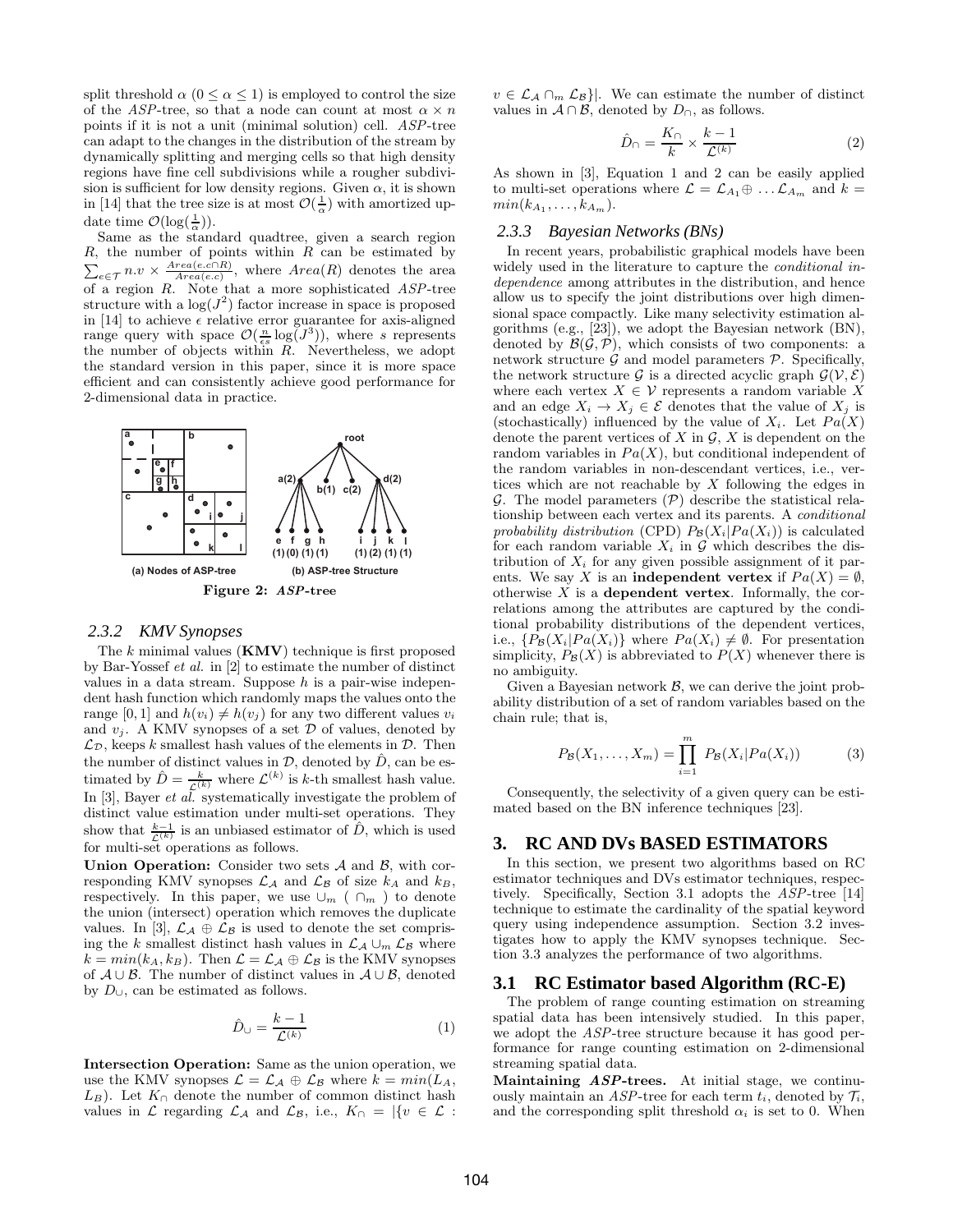the occupied space reaches the space budget, the space allocated for each term  $t_i$  is proportional to its frequency  $n_i$  by increasing the split threshold of  $\mathcal{T}_i$ . In many applications, the number of distinct terms might be extremely large. For instance, there are around 1 million distinct terms in Twitter dataset in the experiments. Nevertheless, it has been widely observed that the frequencies of the terms follow the power law distribution, which implies that a large portion of terms have very low frequencies. Since no existing method can achieve a good accuracy in terms of relative error for spatial range queries with very small cardinality, we only maintain ASP-tree for terms with frequencies at least  $\epsilon n^i$ in our implementation, where  $n^*$  is the total frequencies of the terms seen so far.

Selectivity Estimation. RC estimator based algorithm, namely RC-E, is simple and intuitive. Suppose an ASPtree  $\mathcal{T}_i$  is constructed for all objects containing the term  $t_i$ , and  $A_i$  denotes the size estimation of range query  $q.R$  on  $\mathcal{T}_i$ . With independence assumption, we have the following formula for the selectivity estimation of query  $q$ , denoted by  $\tilde{A}$ , where *n* is the total number of objects.

$$
\hat{A} = n \times \prod_{t_i \in q, \mathcal{V}} \frac{\hat{A}_i}{n} \tag{4}
$$

For each term  $t_i$  without ASP-tree, a counter  $n_i$  is used to record its frequency, then  $\hat{A}_i$  is estimated by  $n_i \times \rho$ , where  $\rho$  is the ratio between the area of  $q.R$  and the space.

Time Complexity Analysis. For the given search region, the time cost to estimate  $\hat{A}_i$  in Equation 4 corresponds to a range search on the quadtree, which is very efficient in practice. As shown in Section 2.3.1, when an object o arrives, the amortized update time cost is  $\mathcal{O}(\log(\frac{1}{\alpha_i}))$  for each term  $t_i \in o.\mathcal{V}$  where  $\alpha_i$  is the split threshold of the ASP-tree  $\mathcal{T}_i$ .

# **3.2 DVs Estimator based Algorithm (DVs-E)**

Given a query q,  $\mathcal{D}_{\cap}(q)$  denotes the set of objects satisfying both spatial and keywords constraints, and  $\mathcal{D}_i(q)$ represents the objects with term  $t_i$ , which resides in  $q.\tilde{R}$ . Clearly, we have  $\mathcal{D}_{\cap}(q) = \bigcap_{t_i \in q, \mathcal{V}} \mathcal{D}_i(q)$ . Therefore, it is intuitive to take advantage of the DVs estimators which can effectively support the multi-set operators such as union and intersection. In this paper, we adopt the representative DVs estimator, KMV synopses [3]. Nevertheless, the algorithm can be easily modified for other min-wise hashing based DVs estimators [18].

#### Algorithm 1: update KMV synopses ( o )

**Input** :  $o$  : a new arriving object **Output:** Updated KMV synopses  $\mathcal{L}$ 1  $v := h(o)$ : 2 if  $v < v_\tau$  then 3  $\mathcal{L} := \mathcal{L} \cup o;$ 4 for each  $t_i \in o.\mathcal{V}$  do 5  $\bigcup \mathcal{L}_i := \mathcal{L}_i \cup o;$ 6  $\tau := \tau + 1$ ; 7 while the size of  $\mathcal L$  exceeds the memory budget  $B$  do 8  $o_j \leftarrow$  the object with the  $\tau$ -th smallest hash value; 9  $\bigcup \mathcal{L} := \mathcal{L} \setminus o_j;$ 10 for each  $t_i \in o_j \mathcal{Y}$  do 11  $\bigcup \mathcal{L}_i := \mathcal{L}_i \setminus o_j;$ 12  $\tau := \tau - 1;$ 

Maintaining KMV synopses. For each term  $t_i$ ,  $\mathcal{L}_i$ denotes the KMV synopses (i.e., sample objects<sup>2</sup>) of  $\mathcal{D}_i$ with  $k_i$  smallest hash values. Throughout, all synopses are generated with the same hash function  $h$  defined in Section 2.3.2. We continuously maintain  $\tau$  objects with smallest hash values, denoted by  $\mathcal{D}_{\tau}$ , so that the total space consumed is bounded by the memory budget. Then we have  $\mathcal{L}_i = \{o : t_i \in o.\mathcal{V} \text{ and } o \in \mathcal{D}_{\tau}\}\$ . Algorithm 1 illustrates the details of the KMV synopses maintenance. The threshold hash value  $v_{\tau}$  is set to  $\infty$  before  $\mathcal L$  exceeds the space budget B at the first time and then  $v_{\tau}$  is set to the  $\tau$ -th smallest hash values in  $\mathcal{L}$ , i.e., the largest hash values in  $\mathcal{L}$ . Suppose there are n objects in the stream seen as far, each object is chosen with probability  $\frac{\tau}{n}$  and hence the expected size of  $\mathcal{L}_i$ is  $\sum_{o \in \mathcal{D}} Pr(t_i \in o.\mathcal{V}) \times \frac{\tau^n}{n} = freq(t) \times \frac{\tau}{n}$  which indicates that the resource allocation among KMV synopses of the terms is proportional to their frequencies. A sampled object o will be organized by  $\{\mathcal{L}_i\}$  for each term  $t_i \in \partial \mathcal{V}$ . Particularly, we adopt the grid based inverted indexing technique [6] to organize sample objects where a posting list of objects in  $\mathcal{L}_i$  is maintained for each term  $t_i$ , and sample objects in  $\mathcal{L}_i$ are sorted by their Z-orders to facilitate the range search. Consequently, for a given query  $q$ , we can quickly retrieve  $\mathcal{L}_i(q)$  for each query keyword  $t_i$ .

| Algorithm 2: DVs-E ( $q, \mathcal{L}$ ) |                                                                                                                                |  |  |  |
|-----------------------------------------|--------------------------------------------------------------------------------------------------------------------------------|--|--|--|
|                                         | <b>Input</b> : $q$ : query, $\mathcal{L}$ : KMV synopses of $\mathcal{D}$<br><b>Output</b> : the selectivity estimation of $q$ |  |  |  |
|                                         | 1 $\mathcal{L}(q) := \emptyset$ ;                                                                                              |  |  |  |
|                                         | 2 for each query keyword $t_i \in q$ . $\mathcal V$ do                                                                         |  |  |  |

3  $\mathcal{L}_i(q) := \text{objects of } \mathcal{L}_i \text{ within } q.R;$ 4  $\mathcal{L}(q) := \mathcal{L}(q) \cup_m \mathcal{L}_i(q);$ 

5  $k := |\mathcal{L}(q)|;$ 

6 K∩ ← the number of representative samples in  $\mathcal{L}(q)$ ;

 $\tau$  return  $\hat{A} := \frac{K_{\bigcap}}{k} \times \frac{k-1}{\mathcal{L}(q)^{(k)}}$ 

Selectivity Estimation. Algorithm 2 illustrates the details of the KMV synopses based selectivity estimation. Given a query  $q$  and the continuously maintained KMV synopses  $\mathcal L$  on the stream  $\mathcal D$ , for each query keyword  $t_i$ ,  $\mathcal L_i(q)$ retrieves the objects in  $\mathcal L$  each of which contains term  $t_i$  and resides in q.R. Then the union of the  $\mathcal{L}_i(q)$  for  $t_i \in q.\mathcal{V}$ , denoted by  $\mathcal{L}(q)$ , can be used for the selectivity estimation of q according to Equation 1. We set  $k = |\mathcal{L}(q)|$  at Line 5, in contrast to setting  $k = min({\mathcal{L}_i(q)})$  for  $t_i \in q$ . V in Section 2.3.2. This enhances the accuracy of the estimation because a larger  $k$  value (i.e., synopses size) usually leads to higher accuracy. In this paper, we say an object  $o$  is a representative sample of  $\mathcal L$  if it is chosen by  $\mathcal L$  and satisfies the query constraints, i.e.,  $o \in \mathcal{D}(q)$  and  $o \in \mathcal{L}$ . We use  $K_{\cap}$  to denote the number of representative samples in  $\mathcal{L}(q)$ . Clearly,  $K \cap$  is proportional to the query result size, i.e.,  $E(K \cap) = \frac{A}{n} \times |\mathcal{L}|$  since the hash value are randomly chosen for each object. Then Line 7 estimates the selectivity of q according to Equation 2.

Algorithm Correctness. Lemma 1 below shows that KMV synopses obtained in Algorithms 2 is valid, and hence the correctness of Algorithm 2 immediately follows.

**Lemma** 1. The KMV synopses  $\mathcal{L}(q)$  obtained in Algorithm 2 is valid.

PROOF. Suppose the size of  $\mathcal{L}(q)$  is k, and  $v_k$  represents the k-th smallest hash value in  $\mathcal{L}(q)$ . We say  $\mathcal{L}_q$  is valid

<sup>&</sup>lt;sup>2</sup>To support spatial search on KMV synopses, we keep sample objects instead of their hash values.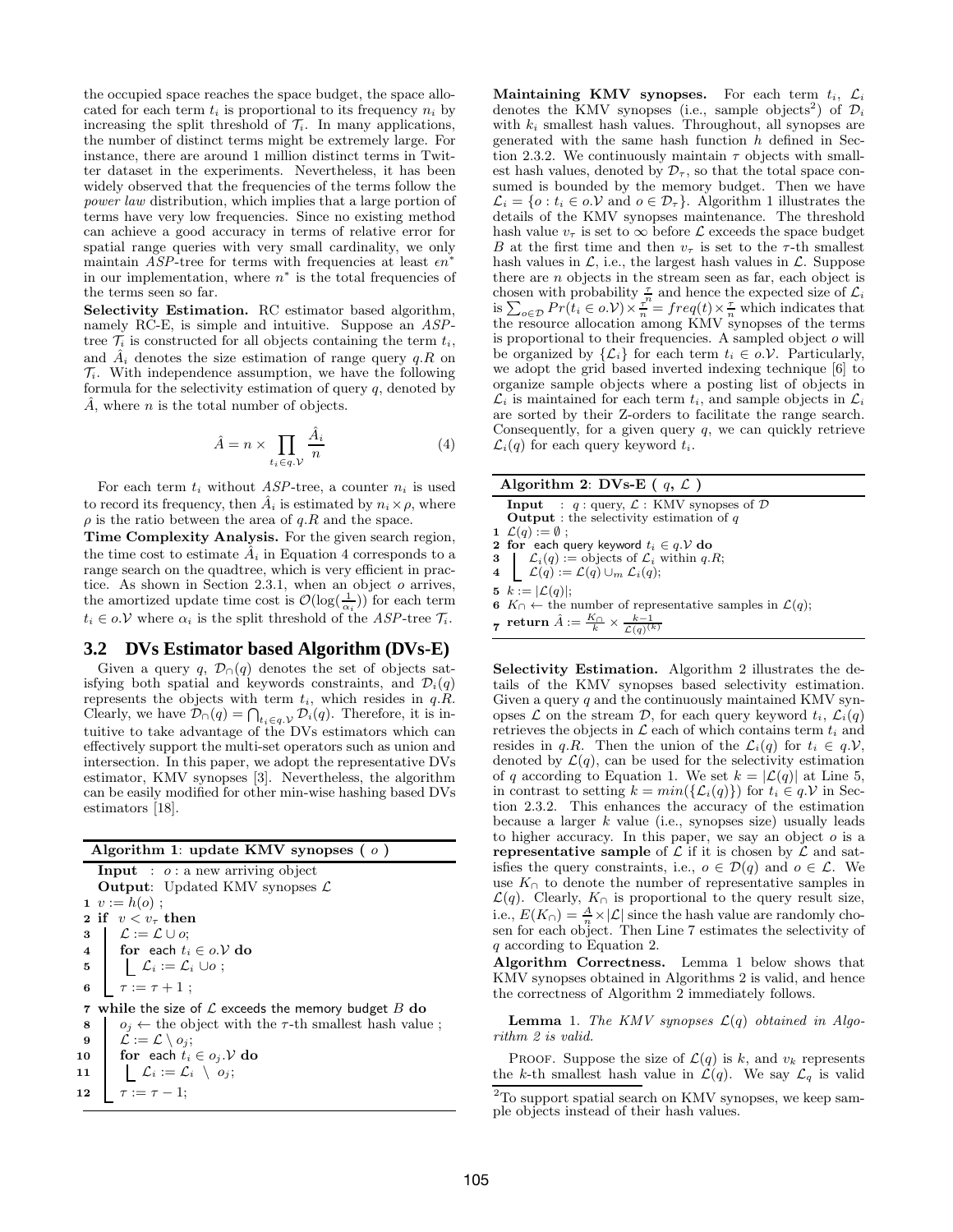if  $v_k$  is the k-th smallest hash value regarding all objects containing any query keyword. That is, if there is an object o with  $h(o) < v_k$  and o contain at least one query keyword, o must be included by  $\mathcal{L}(q)$ . Let  $v_{\tau}$  be the  $\tau$ -th smallest hash value for all objects in  $D$ . An object  $o$  associated with term  $t_i$  will be stored in  $\mathcal{L}_i$  if  $h(o) \leq v_\tau$ . It is immediate that o will be kept in  $\mathcal{L}_i$  if  $h(o) \leq v_k$  since  $v_k \leq v_\tau$ . Consequently,  $\mathcal{L}(q)$  obtained in Algorithm 2 is correct.  $\Box$ 

Time Complexity Analysis. The query response time of Algorithm 2 is  $\mathcal{O}(m \times L)$  in the worse case where L is the average size of the posting lists. Nevertheless, the retrieval of  $\mathcal{L}(q)$  is efficient in practice since sample objects for each term are organized by the grid index. Regarding the maintainable cost, it takes  $\mathcal{O}(|o.\mathcal{V}| \times \log(L))$  time when an object is chosen or rejected from  $\mathcal{L}$ .

# **3.3 Performance Comparison**

In this subsection, we compare the performance of RC-E and DVs-E algorithms, and show their advantages and inherent shortcomings w.r.t the problem studied in this paper.

### *3.3.1 Size Estimation on Single Query Keyword*

As shown in Section 2.3.1, if there is only one query keyword  $t_i$  and objects are within the space  $[0, J]^2$ , RC-E algorithm can achieve  $\epsilon$  relative error for an axis-aligned range query with space  $\mathcal{O}(\frac{n_i}{\epsilon A} \log J^3)$ . Recall that  $n_i$  and A represent the number of objects with query keyword  $t_i$  and the cardinality of the query q, respectively. On the other hand, according to [2],  $\mathcal{O}((\frac{n_i}{\epsilon A})^2 \log \frac{1}{\delta})$  space is required for DVs-E to achieve  $\epsilon$  relative error guarantee where  $\delta$  is the confidence value. This implies that ASP-tree is more effective for the size estimation on single query keyword. Indeed, our empirical study demonstrates that the estimate accuracy of RC-E significantly outperforms that of DVs-E for single query keyword. This is not surprising because ASP-tree is the summary technique dedicated for the range counting over streaming spatial data.

### *3.3.2 Size Estimation on Multiple Query Keywords*

The performance of RC-E relies on the independence assumption among query keywords. Unfortunately, real-life data consistently violates this assumption and hence the performance of RC-E tends to be highly inaccurate in our empirical study when the number of query keywords grows. Furthermore, an interesting observation in this paper is that the correlations among query keywords can hardly alleviate this problem if the correlations are obtained from all objects in the space. This motivates us to exploit the "locality" of probabilistic influence among query keywords in Section 4.

On the other hand, the estimation quality of DVs-E consistently outperforms that of RC-E because DVs estimators can accurately estimate the set intersection. However, it has been widely observed that the variance of the DVs estimator is very large when there is insufficient number of representative samples. For instance, Neustar sets up a webpage<sup>3</sup> to evaluate the performance of KMV synopses, which demonstrates that the performance of KMV is quite unstable until the number of representative samples reaches a certain threshold. Similar observation is also reported in [18] for min-wise hashing based DVs estimators. As shown in our empirical study, DVs-E suffers from this problem because the number of representative sample (i.e., sample objects surviving both spatial and keyword constraints) could be

small even a large number of objects are sampled and the search region is moderately large.

# **4. ESTIMATE USING LOCAL CORRELA-TIONS**

In this section, we present a novel computing paradigm based on the local correlations of the query keywords. Firstly, Section 4.1 introduces the motivation of our technique based on two key observations of local correlations among query keywords, followed by the details of the  $A^2SP$ tree structure which effectively integrates ASP-tree and KMV synopses techniques in Section 4.2. Then Section 4.3 presents the selectivity estimation algorithm based on BNs which can capture the local correlations among query keywords. Section 4.4 introduces how to learn a local BN onthe-fly for the given spatial keyword query. Finally, Section 4.5 conducts performance analysis.

# **4.1 Motivation**

A large body of works (e.g., [23]) have shown that the accuracy of the selectivity estimation can be significantly improved by exploiting correlations among attributes for a variety of queries because the correlation is inherent in many real-life datasets. This motivates us to propose new computing paradigm by exploiting local correlations among query keywords. Below is our first key observation.

Observation 1. Many terms are highly correlated in spatio-textual objects. Moreover, correlations of these terms exhibit the "locality" property.

The "locality" of the correlations is a common phenomenon for spatio-textual objects in many applications. For instance, two terms "chips" and "fish" may co-occur frequently in tweets introducing local food in Sydney, while they may become irrelevant in Dubai. Batkid event mentioned in Section 1 is another example. Thus, we aim to propose a new computing paradigm to derive selectivity estimation by exploiting the local correlations among query keywords w.r.t the search region. In this paper, we adopt the popular probabilistic graphical model, Bayesian networks (BNs), to capture the local correlations.

The stream  $D$  can be modeled as a relational table where each term  $t \in V$  is an attribute and an object is a record with  $|\mathcal{V}|$  attributes. An attribute associated with term  $t_i$  corresponds to a binary random value, denoted by  $T_i$ . Given a region R with N objects and a set of terms  $\mathcal{X} = \{T_1, \ldots, T_m\},\$ we say a BN is a local Bayesian Network of  $D$  w.r.t  $R$ and  $\mathcal X$  if it is learned from the objects within  $R$  and each term in  $X$  corresponds to a vertex in the network structure.

For a term  $t_i$ ,  $P(T_i = 1)$  denotes the probability that an object within R contains the term  $t_i$  where  $P(T_i = 1) = \frac{N_i}{N}$ , and  $N_i$  is the frequency of  $t_i$  among N objects. Similarly, given a set of terms  $\mathcal{X} = \{T_1, \ldots, T_m\}, P(\mathcal{X} = 1)$  represents the probability that an object within  $R$  contains all terms in  $\overline{\mathcal{X}}$ . Given the local BN of the query, we can immediately derive the selectivity estimation based on the chain rule (Equation 3). In particular, let  $\mathcal X$  represent a set of variables for query keywords and  $\theta$  denote the probability that an object within the search region is among the query results, we have  $\theta = P(\mathcal{X} = 1) = P(T_1 = 1, \ldots, T_m = 1)$  $=\prod_{X_i\in\mathcal{X}}P(X_i=1|Pa(X_i)=1).$  Then we have  $\hat{A}:=N\times\theta,$ where  $N$  is the number of objects within the search region.

Example 2. Given a set of spatio-textual objects in Figure  $3(a)$ , and a query q with  $q.V = \{t_1, t_2, t_3\}$  and  $q.R = R_1$ . Figure  $3(b)$  illustrates the local BN  $\mathcal{B}_1$  regarding q where  $T_2$ 

 $^3$ http://research.neustar.biz/2012/07/09/

sketch-of-the-day-k-minimum-values/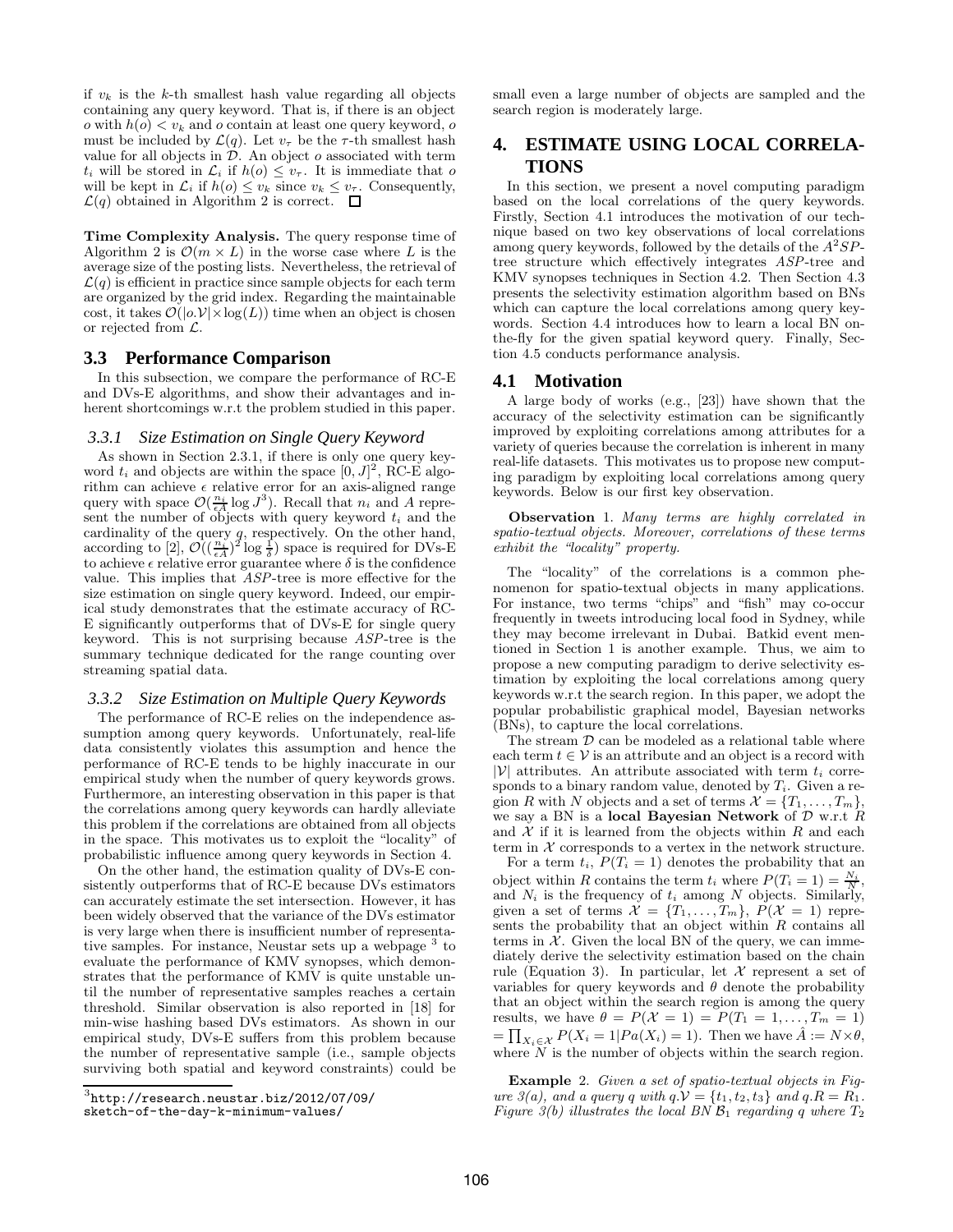

Figure 3: Example for Local Bayesian Networks

is an independent term (vertex), while  $T_1$  and  $T_3$  are dependent terms (vertices).  $N = 15$  and then we have A  $= N \times P_{\mathcal{B}_1}(T_1 = 1 | T_2 = 1) \times P_{\mathcal{B}_1}(T_3 = 1 | T_2 = 1) \times$  $P_{\mathcal{B}_1}(T_2 = 1) = 15 \times 8/10 \times 6/10 \times 10/15 = 4.8.$ 

REMARK 1. To support the selectivity estimation of spatial keyword search we only need materialize  $P(T = 1| Pa(T))$  $= 1$ ) for the CPDs of query keywords  $\{T\}$ . E.g., shaded rows of CPDs in Figure 3(b).

It is a great challenge to capture local correlations among the terms given the large number of distinct terms and arbitrary search regions, not to mention the massive streaming objects arriving at a rapid rate. Clearly, it is infeasible to exactly compute the local BN in the streaming context. In this paper, we introduce an augmented adaptive space partition tree  $(A^2SP$ -tree for short) which effectively integrates the strengths of ASP-tree and KMV synopses techniques. Section 3.3 shows that ASP-tree and KMV synopses are good at range counting and multi-set operations, respectively. While both two functions are critical to the learning of local BN as shown in Section 4.4.

As shown in our empirical study, the performance of KMV synopses is unreliable when there is insufficient number of representative samples, which may lead to poor learning results of BN. This motivates us to develop *local boosting* technique based on the following key observation.

Observation 2. The local correlations among the terms are likely to be preserved if the search region is enlarged within the same local area.

Observation 2 is quite intuitive because correlations among the terms, which are captured by CPDs of dependent terms (vertices), are unlikely to change dramatically within a local area. The effectiveness of our local boosting approach in empirical study verifies this observation in real-life datasets. Formally, suppose  $\mathcal{B}_1$  and  $\mathcal{B}_2$  are two local BNs obtained from regions  $R_1$  and  $R_2$  $(R_2 \subset R_1)$ , respectively. We say local correlations w.r.t  $R_2$  is well preserved in  $R_1$  if the two BNs share the same graph structure G and for any dependent vertex  $T_i$  in G we have  $P_{\mathcal{B}_1}(T_i|Pa(T_i)) \approx P_{\mathcal{B}_2}(T_i|Pa(T_i)).$  Recall that  $P_{\mathcal{B}_1}(T_i|Pa(T_i))$  and  $P_{\mathcal{B}_2}(T_i|Pa(T_i))$  denote the CPDs of the term  $T_i$  in  $\mathcal{B}_1$  and  $\mathcal{B}_2$ , respectively. Note that this property is unlikely to hold for independent terms (vertices) as the probabilistic distribution of a term  $t_i$  (i.e.,  $P(T_i)$ ) may change dramatically within a local area.

**Example** 3. Suppose  $\mathcal{B}_1$  and  $\mathcal{B}$  are two local BNs learned based on  $R_1$  and  $R_2$  in Figure 3(a), respectively, and they share the same network structure as shown in Figure  $3(b)$ . Regarding two dependent vertex  $T_1$  and  $T_3$ , we have  $P_{\mathcal{B}_1}(T_1 = 1 | T_2 = 1) = 8/10$ ,  $P_{\mathcal{B}}(T_1 = 1 | T_2 = 1) = 4/5$ ,  $P_{\mathcal{B}_1}(T_3 = 1 | T_2 = 1) = 6/10$ , and  $P_{\mathcal{B}}(T_3 = 1 | T_2 = 1) = 3/5$ . Regarding independent vertex  $T_2$ , we have  $P_{\mathcal{B}_1}(T_2 = 1) =$  $10/15$  and  $P_{\mathcal{B}}(T_2 = 1) = 1$ .

The key idea of local boosting is to carefully expand the search region such that there are sufficient representative samples to accurately learn correlations (i.e., conditional dependencies) among query keywords. Specifically, we apply local boosting to learn a boosted BN  $\mathcal{B}(\mathcal{G}, \mathcal{P})$  w.r.t the query q with following four steps.

- Step 1. Find a region R with  $q.R \subset R$  in which there are sufficient representative samples.
- Step 2. Learn graph structure  $\mathcal G$  based on  $R$  and query keywords.
- Step 3. Learn model parameter  $P$  for dependent terms (query keywords)  $\{T_i\}$ : derive  $P_{\mathcal{B}}(T_i = 1 | Pa(T_i) = 1)$ against R.
- Step 4. Back to the region  $q.R$  and learn model parameter  $P$  for independent terms (query keywords)  $\{T_j\}$ :  $P_{\mathcal{B}}(T_j = 1) = n_j(q)/N$  where N is the number of objects within  $q.R$ , and  $n_j(q)$  is the frequency of  $t_j$  among these N objects. Note that we can accurately estimate  $n_i(q)$ based on  $\mathcal{T}_i$  since only one query keyword is involved.

Following is an example about how to construct a boosted BN and derive selectivity estimation.

**Example** 4. In Figure 3, suppose  $q.R = R_2$  and  $q.V =$  $\{t_1, t_2, t_3\}$ . We may first learn the local BN  $\mathcal{B}_1$  based on the enlarged region  $R_1$ . Then, for the independent vertex  $T_2$ , we replace  $P_{\mathcal{B}_2}(T_2 = 1)$  with  $P_{\mathcal{B}_1}(T_2 = 1)$  which is calculated against  $R_2$  as shown in Figure 3(b). Thus, we have  $\hat{A} =$  $N \times P_{B_1}(T_1 = 1|T_2 = 1) \times P_{B_1}(T_3 = 1|T_2 = 1) \times P_{B_2}(T_2 =$  $1) = 5 \times 8/10 \times 6/10 \times 5/5 = 2.4.$ 

# **4.2 A**<sup>2</sup>**SP Structure**

The  $A^2SP$ -tree of the stream D, denoted by S, consists of two components: a KMV synopses  $\mathcal L$  of  $\mathcal D$  and a set  $\mathcal T$  of ASP-trees. Given a memory budget  $B$  and a value  $\lambda$  with  $0 < \lambda < 1$ , we allocate  $\lambda \times B$  and  $(1 - \lambda) \times B$  spaces to  $\mathcal L$  and  $\mathcal T$ , respectively. Section 6 will investigate the setting of  $\lambda$ . A KMV synopses introduced in Section 2.3.2 is continuously maintained for streaming spatio-textual objects. Meanwhile, we also keep an  $ASP$ -tree for a term  $t_i$ , denoted by  $\mathcal{T}_i$ , if  $\mathcal{L}_i \neq \emptyset$ . Instead of keeping objects in  $\mathcal{L}$  and  $\mathcal{T}$  separately, we maintain a set of pointers for each KMV sample object  $o$  and its corresponding cells in  $\mathcal{T}$ , i.e., the cells which count o. Consequently, a cell and its corresponding sample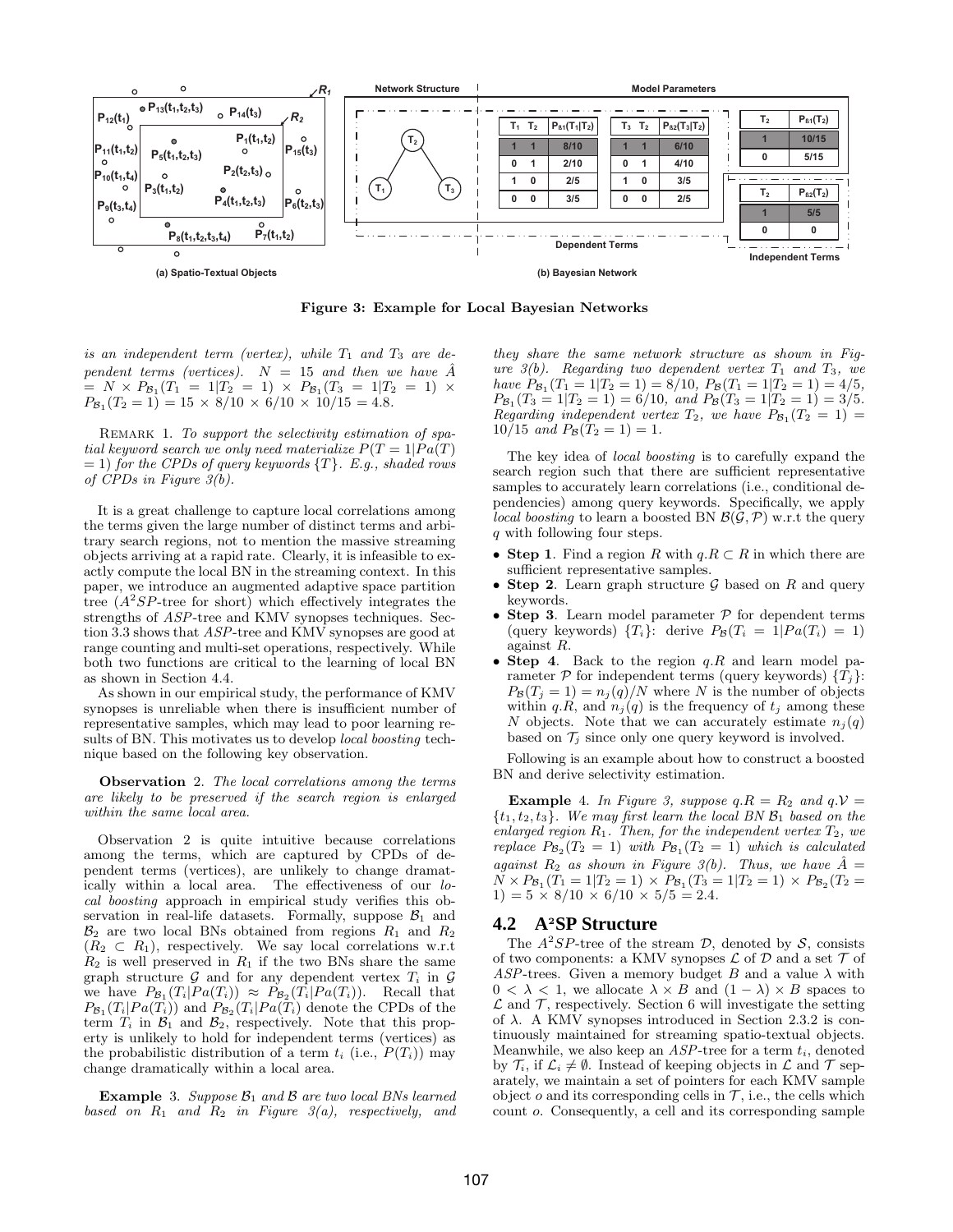objects can be accessed simultaneously to speed up the computation. Figure 4 depicts an example of  $A^2SP$ -tree where objects sampled by KMV synopses  $\mathcal L$  are organized by corresponding ASP-trees.



Figure 4:  $A^2SP$ -tree Structure

### **4.3 Selectivity Estimation**

Algorithm 3 illustrates the details of the selectivity estimation based on  $A^2SP$ -tree. If there is only one query keyword  $t$  or one of the query keyword does not have the ASP-tree due to its low frequency, Line 2 simply applies the RC-E Algorithm introduced in Section 3.1. Otherwise, we follow the local correlation based computing paradigm.  $\mathcal{L}(q)$  retrieves the union of the KMV synopses for all query keywords (Line 3). We use  $K<sub>∩</sub>$  to denote the number of representative samples in  $\mathcal{L}(q)$ . In this paper, the *local boosting* strategy is applied at Line 6 if  $K \cap \langle K \rangle$ , which implies the performance of  $\mathcal{L}(q)$  might be unreliable. Otherwise, local boosting is not necessary (Line 8). We investigate the setting of boosting threshold  $\hat{K}$  in Section 6. Moreover, We will introduce the learning of local BN w.r.t q in Section 4.4. Lines 10-14 compute the selectivity estimation of  $q$  by utilizing the joint distribution of the query keywords as discussed in Section 4.1. Note that, we only consider the objects containing at least one query keyword for the construction of local BN, and the total number of objects involved, denoted by  $N$ , can be estimated by Equation 1.

Algorithm 3: BN-E (q,  $S$ 

**Input** :  $q$  : query object,  $S$  :  $A^2SP$ -tree of  $D$ **Output** : the selectivity estimation of  $q$ 1 if  $|q.V| = 1$  or  $\mathcal{T}_i = \emptyset$  for certain  $t_i \in q.V$  then 2 return  $\hat{A}$  based on RC-E 3  $\mathcal{L}(q) \leftarrow$  objects in  $\mathcal L$  falling in  $q.R$ ; 4 K∩ ← the number of representative samples in  $\mathcal{L}(q)$ ; 5 if  $K<sub>∩</sub> < K$  then 6 Learn local BN  $\beta$  for q with local boosting; 7 else  $8 \perp$  Learn local BN  $\beta$  for q without local boosting; 9  $\theta := 1$ ; 10 for each term  $t_i$  in  $q.\mathcal{V}$  do 11 if  $Pa(T_i) = \emptyset$  then<br>
12  $\theta := \theta \times P(T_i) =$  $\Box \theta := \theta \times P(T_i = 1);$  $\begin{array}{c|c} 13 & else \\ 14 & 16 \end{array}$  $\Box \theta := \theta \times P(T_i = 1|Pa(T_i) = 1);$ 15  $N \leftarrow$  number of objects within q.R containing at least one query keyword; 16 return  $\hat{A} := N \times \theta$ 

# **4.4 Learn Bayesian Networks On-the-Fly**

In this subsection, we first investigate how to enlarge the search region when the local boosting is required. Then we propose efficient local BN learning algorithm for a given region R, which might be the query region (i.e.,  $R = q.R$ ) or an enlarged search region.

For a given region R, we use  $\mathcal{L}(R)$  to represent the sampled KMV objects in  $\mathcal L$  within R, and  $K_R$  to denote the number of representative samples in  $\mathcal{L}(R)$ . Note that we have  $R = q \cdot R$  and  $\mathcal{L}(R) = \mathcal{L}(q)$  if the local boosting is not necessary (i.e.,  $K_R \geq K$  in Algorithm 3). Otherwise, we will enlarge  $q.R$  to a new region R as follows.

Enlarge the Search Region  $(R)$ . Ideally, we want to find a minimal region  $R$  such that  $K_R$  is larger than  $K$ , where K is the threshold for local boosting. However, it is costprohibitive to find such an optimal  $R$  and hence we resort to a heuristic method, which tends to be quite effective in practice. Since all ASP-trees can be regarded as a standard quadtree with height  $log(J)$ , denoted by  $Q$ . We first find the minimal quadtree cell  $R'$  of Q which contains q.R. Starting from  $R'$ , we traverse along the path from  $R'$  to the root of  $Q$  until we reach the root or stop at a cell  $R$  with sufficient number of samples in  $\mathcal{L}(R)$  (i.e.,  $K_R > K$ ).

Then we learn the network structure and model parameters of  $\beta$  regarding the region  $R$  and the query keywords as follows.

**Learn Network Structure**  $(G)$ **.** We adopt the popular mutual information metric [8] to evaluate the dependence between two random variables  $X_i$  and  $X_j$ , dentoed by  $I(X_i, X_j)$ , where

$$
I(X_i, X_j) = \sum_{X_i} \sum_{X_j} P(X_i, X_j) \log(\frac{P(X_i, X_j)}{P(X_i)P(X_j)})
$$
(5)

Let  $N_i$  and  $N_j$  denote the number of terms  $t_i, t_j \in q \mathcal{N}$  in the region  $R$ , respectively, which can be obtained by issuing range counting queries on ASP-trees  $\mathcal{T}_i$  and  $\mathcal{T}_j$ .  $N_{\cup}$   $(N_{\cap})$ represents the number of distinct objects in the union (intersection) of two sets, which is derived based on the KMV synopses of R. Then we obtain the joint probability distribution  $P(X_i, X_j)$  using  $N_{\cap}$ ,  $N_{\cup}$ ,  $N_i$ ,  $N_j$  and  $N$ .

By computing the pair-wise mutual information for each pair of query keywords, we come up with a complete graph with  $|q.V|$  vertices and the weight of an edge between  $X_i$ and  $X_j$  is  $I(X_i, X_j)$ . Same as [8], the structure G of B corresponds to the maximal spanning tree of this complete graph.

**Learn Model Parameters**  $(P)$ **.** With similar rationale, we compute the model parameters (i.e., CPDs) based on the KMV synopses and ASP-trees of the region R. Note that we only need to compute the probability  $P(T = 1| Pa(T) = 1)$ for each independent vertex  $T \in \mathcal{G}$ . As shown in Section 4.1, if  $R$  is an enlarged region we need to compute the probability  $P(T = 1)$  for all independent vertices  $T \in \mathcal{G}$  against q.R by issuing range counting queries on their corresponding ASPtrees.

### **4.5 Performance Analysis**

The dominant costs of Algorithm 3 comes from the retrieval of the KMV synopses for query  $q$  and the learning of the local BN. Although  $\mathcal{O}(|\mathcal{L}|)$  time is required to retrieve KMV synopses in the worst case, it is efficient in practice because sampled KMV objects are organized by ASP-trees. Let *l* denote the number of sample objects in KMV synopses  $\mathcal{L}(R)$ , it takes at most  $\mathcal{O}(l)$  time to calculate  $N_{\cup}$  and  $N_{\cap}$  for each pair of vertices. The cost to learn the structure G is  $\mathcal{O}(m^2 \times l + m \times b)$  in the worst case where b is the cost to estimate  $N_i$  for a term  $t_i$  against the ASP-tree  $\mathcal{T}_i$ . Recall m is the number of query keywords. Then it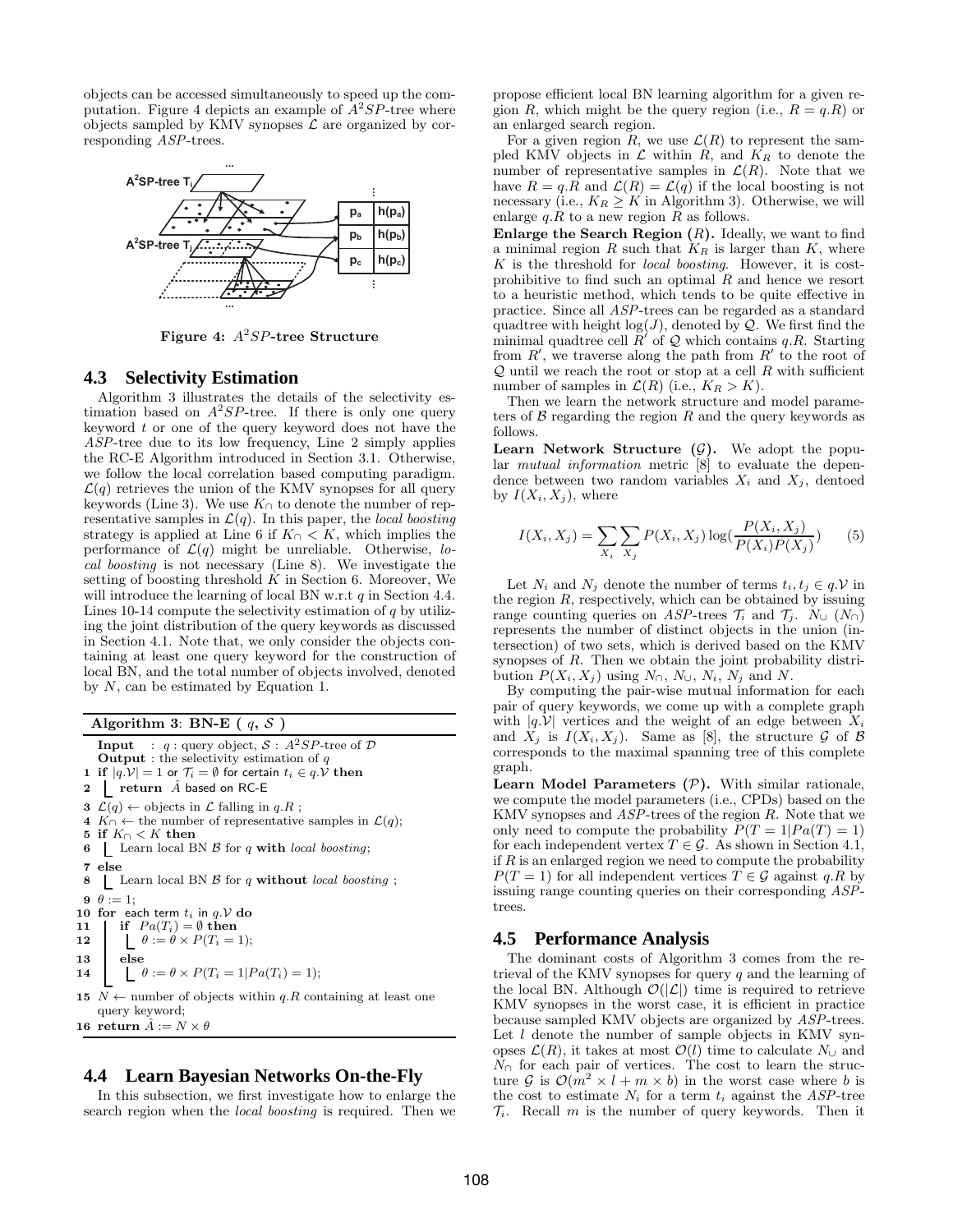takes  $\mathcal{O}(m^2)$  time to compute the pairwise mutual information and to generate the maximal spanning tree. As for the learning of the parameters, it takes at most  $\mathcal{O}(m)$  time to materialize the probability  $P(T = 1|Pa(T) = 1)$  for each query keyword. Consequently, time cost for Algorithm 3 is  $\mathcal{O}(m^2 \times \ell + m \times b + |\mathcal{L}|)$  in the worst case, which is quite efficient in practice because the number of query keywords  $(m)$  in spatial keyword search is usually rather small. Moreover, by utilizing the tree structure of  $A^2SP$ -tree, we may efficiently retrieve KMV synopses, and support the range counting against the query region  $q.R$  as well as the enlarged region R.

# **5. EXTENSIONS**

In this section, we discuss the extension of our techniques to support sliding window model and boolean spatial keyword queries.

### **5.1 Extension for Sliding Window Model**

In many real applications, users only care the most recent data, e.g., tweets within last 24 hours or the most recent 1 million tweets. Thus, it is desirable to extend our estimation techniques to support sliding window model. In this paper, we focus on the fixed size sliding window model, where the most recent *n* objects, denoted by  $\mathcal{D}_n$ , are considered for queries.

The key is to continuously maintain the KMV synopses and ASP-trees over sliding window. The maintenance of ASP-tree over sliding window has been investigated in [14]. Below, we briefly introduce how to maintain KMV synopses  $\mathcal{L}$ . Since sample objects in  $\mathcal{L}$  may expire, we cannot simply keep  $\tau$  objects with the smallest hash values in the sliding window model. Consequently, we have to keep a candidate set  $\mathcal{L}_c$  for objects which may contribute to  $\mathcal L$  in the future. At first glance, we have  $\mathcal{L}_c = \mathcal{D}/\mathcal{L}$ . Fortunately, the size of  $\mathcal{L}_c$  can be significantly reduced by utilizing the concept of skyband [19]. We say an object  $o_i$  dominants another object  $o_j$ , if  $o_i$  arrives earlier than  $o_j$  and  $h(o_i) < h(o_j)$ . It is safe to prune an object if it is dominated by at least  $\tau$ objects in  $\mathcal{D}_n$ . Thus, we only need to continuously maintain the skyband of current sliding window, i.e., objects survived from the above dominance check.

The maintenance of  $A^2SP$ -tree is immediate since it consists of ASP-trees and KMV synopses.

### **5.2 Boolean Spatial Keyword Queries**

Our local correlation based algorithm can be easily adopted to support boolean spatial keyword queries where conjunctions (ANDs), disjunctions (ORs) and negations (NOTs) are considered, because we can materialize the full joint probability distribution of the query keywords according to the local BN. More specifically, given a boolean keyword query  $q$ , and a set  $\mathcal X$  of binary random variables for query keyword  $t_1, \ldots, t_m$  where  $\mathcal{X} = \{T_1, \ldots, T_m\}$ . An instance of  $X$ , denoted by X, is an assignment of  $\{T_i = c_i\}$ where  $c_i$  equals 0 or 1. We say an instance X satisfies the query if  ${T_i = c_i}$  meets the query keyword constraint. For instance, suppose the query keyword constraint is  $(t_1 \vee t_2)$  $\wedge$  ( $t_1 \wedge t_3$ ) in the example of Figure 3, then two instances of  $X, X_a$  and  $X_b$ , satisfy the query where  $X_a = \{T_1 = 1, T_2 =$  $0, T_3 = 1$  and  $X_a = \{T_1 = 1, T_2 = 1, T_3 = 1\}$ . The selectivity of q can be estimated by  $N \times (P(\mathcal{X} = X_a)+P(\mathcal{X} = X_b)),$ where  $N$  is the number of objects in  $q.R$ . Clearly, we only need to materialize the probabilities for the instances which satisfy the query.

To support boolean queries, we need to transfer the query to disjunctive normal form (DNF) for RC-E and DVs-E.

| Property           | GN   | TW    | Cars  |
|--------------------|------|-------|-------|
| # objects          | 2.2M | 11.5M | 2.25M |
| vocabulary size    | 208K | 1.02M | 81 K  |
| avg. $\#$ keywords | 6.75 | 9.3   | 26    |

Table 2: Dataset Details

Each component  $c_{dnf}$  in DNF, in the form of  $(t_{i1} \wedge ... \wedge t_{ij} \wedge$ ...  $\wedge \neg t_{ij+1} \wedge ... \wedge \neg t_{ik}$ ), is calculated as  $|(t_{i1} \wedge ... \wedge t_{ij}| |(t_{i1} \wedge ... \wedge t_{ik})|$ , where  $t_{ij} \in q.\mathcal{V}$ . Then we can follow the sets inclusive-exclusive formula to answer query q by a series of addition/deduction of sets intersection.

# **6. PERFORMANCE EVALUATION**

In this section, we present the results of a comprehensive performance study to evaluate the efficiency and effectiveness of the proposed techniques in this paper.

### **6.1 Experiment Setup**

As there is no previous work for the problem of selectivity estimation on streaming spatio-textual objects, we evaluate the following algorithms proposed in this paper.

- RC-E. ASP-tree based algorithm proposed in Section 3.1 where a set of *ASP*-trees are maintained for streaming spatio-textual objects D.
- DVs-E. KMV based algorithm proposed in Section 3.2 where a KMV synopsis is maintained for  $D$ .
- BN-E. Local correlation based algorithm introduced in Section 4 where an  $A^2SP$ -tree is continuously maintained for D.

Datasets. The following three real-life datasets are employed in the experiments to evaluate performance of various algorithms. GN is obtained from the US board one Geographic Names<sup>4</sup> in which each object is associated with a geographic location and a short text description. TW [16] contains 11.5 millions tweets with geo-locations from May 2012 to August 2012, which serves as the default dataset. We also generate dataset Cars[26] by obtaining the spatial locations from corresponding spatial datasets from Rtree - Portal<sup>5</sup> and tagging these objects with user-generated textual content from 20 Newsgroups<sup>6</sup>. Table 2 summaries the important statistics of each dataset.

Workload. The workload for selectivity estimation of spatial keyword search consists of 1000 queries, and each query is randomly issued after half of the streaming objects have arrived. The average response time, average relative error and average update time of the algorithms are reported to evaluate the performance. The query region is a rectangle whose center is randomly selected from the locations of the underlying objects. Then we randomly pick  $m$  terms from the object as the query keywords, where  $m$  is randomly chosen from 1 to 6. Meanwhile, the query region size is randomly chosen from 1% to 10% of the dataset space. The memory budget  $(B)$  is measured as the ratio of dataset size, which varies from 0.5% to 5% with default value 2%.

All experiments are carried out on a PC with Intel Xeon 2.40GHz dual CPU and 4G RAM. The operating system is Debian 6.0.4. All algorithms were implemented in C++ and compiled with GCC 4.7.2 with -O3 flag. The threshold  $\epsilon$  for RC-E is set to 0.00004.

### **6.2 Performance Evaluation**

<sup>4</sup>http://geonames.usgs.gov

- 5 http://www.rtreeportal.org
- 6 http://people.csail.mit.edu/jrennie/20Newsgroups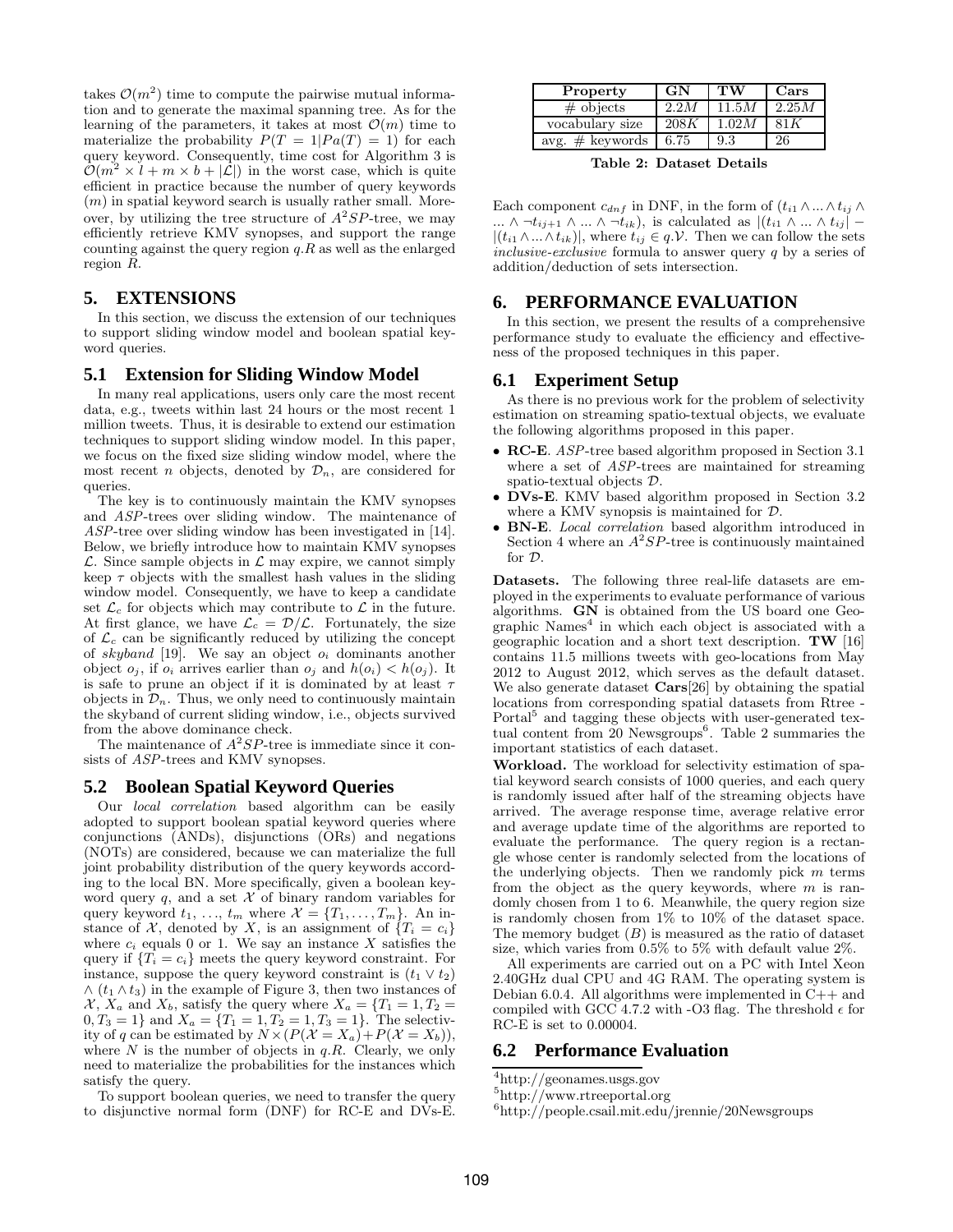### *6.2.1 Experimental Tuning*

**Tuning**  $K$ . We first tune the boosting threshold  $K$  for BN-E algorithm by varying the value of  $K$  in three datasets under default settings. Figure 5 reports that the performance of BN-E first gets improved with the growth of  $K$ , then the relative error starts to rise up for large  $K$  values. This is because we cannot properly learn the local BN due to the unstable performance of the KMV synopses when  $K$  is small, i.e., there are no sufficient representative samples. On the other hand, we tend to boost  $q.R$  to a much larger region for a large  $K$  value and hence the *local correlations* w.r.t  $q$ may not be well preserved. Given these considerations, the boosting threshold  $K$  is set as 75 in the experiments.



Tuning  $\lambda$ . In BN-E Algorithm, we utilize inwardness of ASP-tree and KMV synopses techniques. A natural concern is the resource allocation between two structures. Figure 6 depicts the impact of resource allocation strategy for  $A^2SP$ -tree by reporting the performance of BN-E against different  $\lambda$  values. Recall that for a given memory budget B, the spaces allocated to ASP-tree and KMV synopses are  $(1 - \lambda) \times B$  and  $\lambda \times B$ , respectively. As expected, we need a balanced space allocation as both ASP-tree and KMV synopses techniques are essential to the learning of local BN in BN-E Algorithm. We set  $\lambda = 0.6$  for all experiments.



Figure 7: Compare Different DVs Estimators

Evaluate other DVs estimators. In DVs-E Algorithm, the KMV synopses is a "plug-in" module which can be replaced with any other DVs estimator which supports size estimation on multi-set operations, such as uniform sampling  $(UNI)$ , minhash  $(MIN)$ , and bottom-k  $(BK)$ . Figure 7 compares the performance of these algorithms in terms of relative error and update time. It is interesting that BK achieves almost the same performance compared with KMV synopses, while the performance of MIN is dominated by that of BK and KMV. Note that the update time of MIN is much slower because a couple of hash functions are required by Minhash technique. Due to its simplicity, uniform sampling based algorithm can efficiently support the update of objects. However, compared with other competitors, the estimate quality of UNI is outperformed by a large margin due to its poor performance on size estimation of multi-set operations. Similar trend is observed when we replace the KMV synopses by other DVs estimators in BN-E Algorithm. Effectiveness of local boosting. To justify the effectiveness of the local boosting approach, we also investigate



several variants of BN-E Algorithm. Firstly, we evaluate the algorithm without local boosting, namely LNB-E; that is, directly estimate the selectivity based on the local BN learned w.r.t the query q. Another alternative is to utilize the global correlation, i.e., relying on the correlations among query keywords for all objects, namely GNB-E. Following the idea of local boosting, we also investigate other alternatives without utilizing the complicated BN structure. Let R denote the boosted area with sufficient samples. We first apply KMV synopses technique to estimate the selectivity of the query g, denoted by  $\hat{A}_R$ , where  $g.V = q.V$  and  $g.R = R$ . Then we estimate the selectivity of q by scaling down  $\ddot{A}_R$ where  $\tilde{A} = \rho \times \tilde{A}_R$ . The scale ratio  $\rho$  is calculated based on various boosting strategies including area (BAR), single keyword frequency  $(BWK)$ , union size  $(BWU)$  and intersection size (BWI). Specifically, we have  $\rho = \frac{Area(q.R)}{Area(R)}$  for BAR, while  $\rho = \frac{freq(t_i, q.R)}{freq(t_i, R)}$  for BWK where  $t_i$  is a randomly chosen query keyword and  $freq(t_i, R)$  is the frequency of the term  $t_i$  within the region  $R$ . With similar rationale, we derive  $\rho$  values for BWU and BWI.

Figure 8(a) compares the estimation accuracy of BN-E with the above algorithms against three real datasets GN, TW and CAR. The experiment demonstrates the superior performances of BN-E against other alternatives. In addition, we have the following important observations.

- The comparison with LNB-E and GNB-E indicates that we need to properly enlarge the search region to accurately learn the local BN, instead of going to two extremes: without boosting or boosting to the global space. This empirically justifies our three key observations in this paper:  $(i)$  the correlations among terms exhibit the "locality" property and we cannot resort to global correlations;  $(ii)$ insufficient number of KMV samples leads to poor learning of local BN; (iii) the local correlation is well preserved if the search region is properly enlarged.
- According to the comparison against four scaling approaches, we stress that it is difficult to capture the local correlation through a simple scaling ratio. On the contrary, the local BN provides an elegant solution.

We also evaluate the query response time of these algorithms against three real datasets. Figure 8(b) reports that BN-E has the largest query latency. Nevertheless, considering of the remarkable gain on estimate accuracy which is crucial for selectivity estimation algorithms, BN-E achieves an excellent trade-off between accuracy and query response time.

#### *6.2.2 Estimate Accuracy Evaluation*

In this subsection, we assess the effectiveness of three algorithms in term of relative error.

Effect of the number of query keywords  $(m)$ . In Figure 9, we study the impact of the number of query keywords  $(m)$  on two real datasets GN and TW, respectively. As expected, RC-E outperforms other algorithms when there is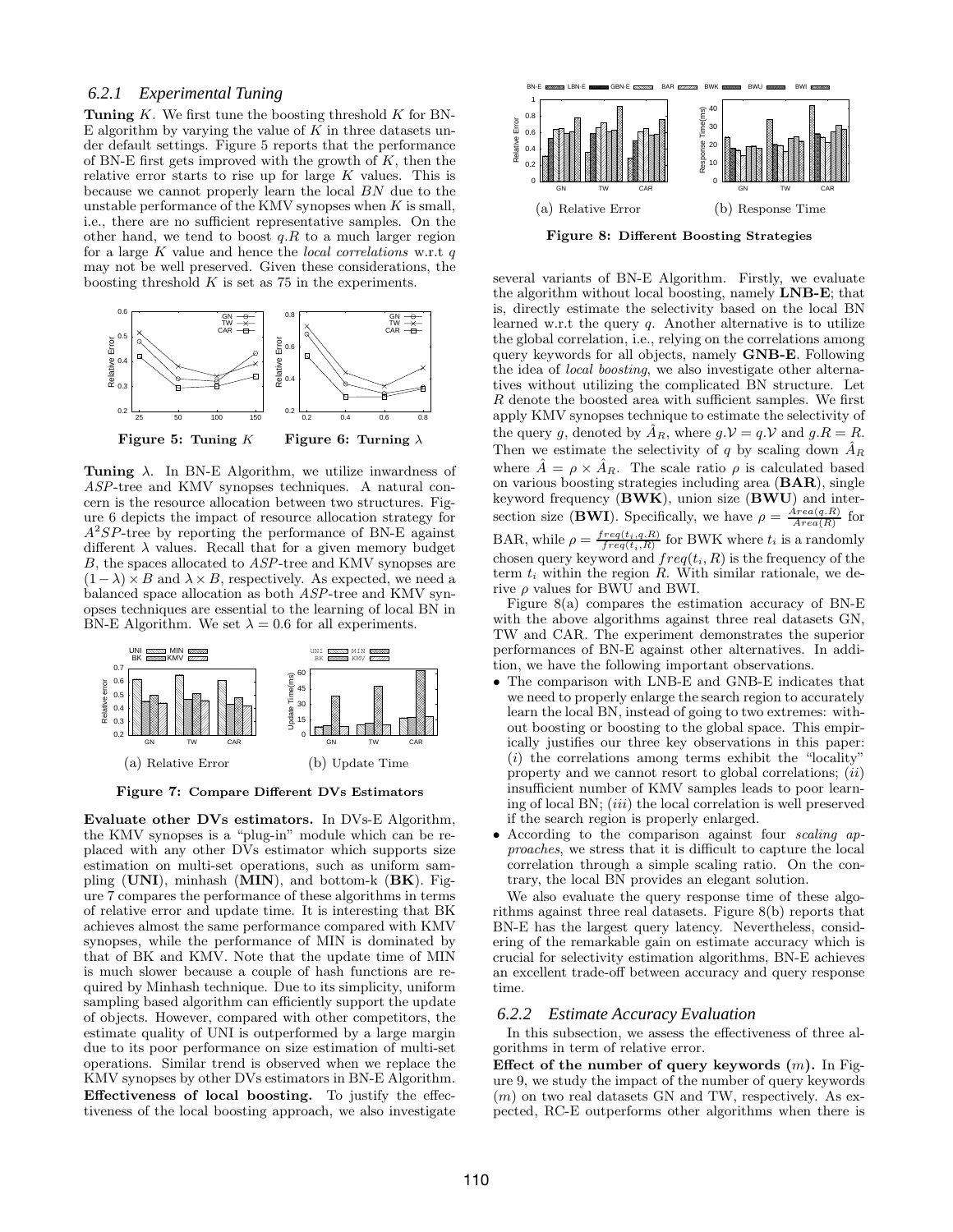only one query keyword, since ASP-tree can provide better estimation in the case of single query keyword query. As shown in Algorithm 3, BN-E becomes RC-E with less space when there is only one query keyword. It is interesting that BN-E still outperforms DVs-E by up to 13%. The performance of RC-E dramatically drops when the number of query keywords grows, which implies the violation of query keywords independence assumption in these real datasets. Although consistently outperforming RC-E for multiple query keywords, the accuracy of DVs-E also degrades significantly when  $m$  increases, because of the smaller cardinality of the query and the decreasing number of representative samples. Compared with RC-E and DVs-E, BN-E suffers much less from the growth of  $m$  because the local BN learned by BN-E can properly capture the complicated local correlations among query keywords. Figure 9 clearly demonstrates that the advantage of local correlation based computing paradigm becomes more significant when  $m$  increases.



Figure 9: Varying  $#$  Query Keywords  $(m)$ 



Figure 10: Varying Space Budget (B)

Effect of space budget  $(B)$ . Figure 10 demonstrates superior performance of BN-E against RC-E and DVs-E by varying the space budget, in term of the percentage of the dataset size. As expected, the performance of all algorithms improves when more memory space is available.



Figure 11: Varying Query Region

Effect of Query Region Size. In the last experiment for testing effectiveness, we evaluate the performance of three algorithms against the growth of search region size. As shown in Figure 11, the performance of all algorithms improves against the growth of the region size due to larger



Figure 13: Varying Sliding Window Size

result size and greater number of representative samples, and BN-E consistently outperforms RC-E and DVs-E. It is reported that performance gap is more significant when the query region size is small. This demonstrates the effectiveness of our local boosting approach because it will be frequently applied when the search region is small.

### *6.2.3 Efficiency Evaluation.*

In this subsection, we evaluate the time efficiency of three algorithms in terms of query response time and summary update time. Figure  $12(a)$ -(b) plot the query response time of three algorithms as a function of the space budget on GN and TW datasets, respectively. As expected, the query response time of three algorithms increases due to the larger summary size. Among three algorithms, RC-E has the best performance due to its simplicity.

The average update time for each incoming object of the three algorithms are reported in Figure  $12(c)-(d)$ . It is shown that the update cost of three algorithms increases with the available space. Among three algorithms, DVs-E achieves the best performance because many objects are discarded after computing their hash values. RC-E has the slowest update time because all objects will be counted by corresponding ASP-trees. As an integration of ASP-tree and KMV synopses, the update cost of  $A^2SP$ -tree consistently lies between RC-E and DVs-E under all settings.

#### *6.2.4 Extension Evaluation*

Finally, we evaluate the performance of three algorithms on sliding window model as well as boolean spatial keyword queries.

Sliding Window Model. We evaluate the performance of BN-E over sliding window model using tweets dataset with default setting. By varying the size of the sliding window, which is calculated as the percentage of dataset size, we first report the effectiveness of BN-E in Figure 13(a). It is shown that the relative error of all algorithms decreases with the increase of sliding window size due to larger result sizes and representative samples. Figure 13(b) demonstrates that three algorithms can efficiently handle the update of the streams. DVs-E consistently outperforms other two algorithms while the performance of RC-E is always ranked the last.

Boolean Spatial Keyword Query. We evaluate the performance of the boolean spatial query of three algorithms in terms of estimate accuracy and query response time. Particularly, to effectively support NOT operator, we maintain a global  $ASP$ -tree in  $A^2SP$ -tree for all arriving objects to estimate the number of objects within the search region. Given the queries generated for spatial keyword search, we generate the boolean spatial keyword queries by randomly replacing AND operator by OR operator and adding NOT operator when a query is issued. Figure  $14(a)$  reports the relative error of three algorithms which demonstrates superior performance of BN-E. We also evaluate the query response